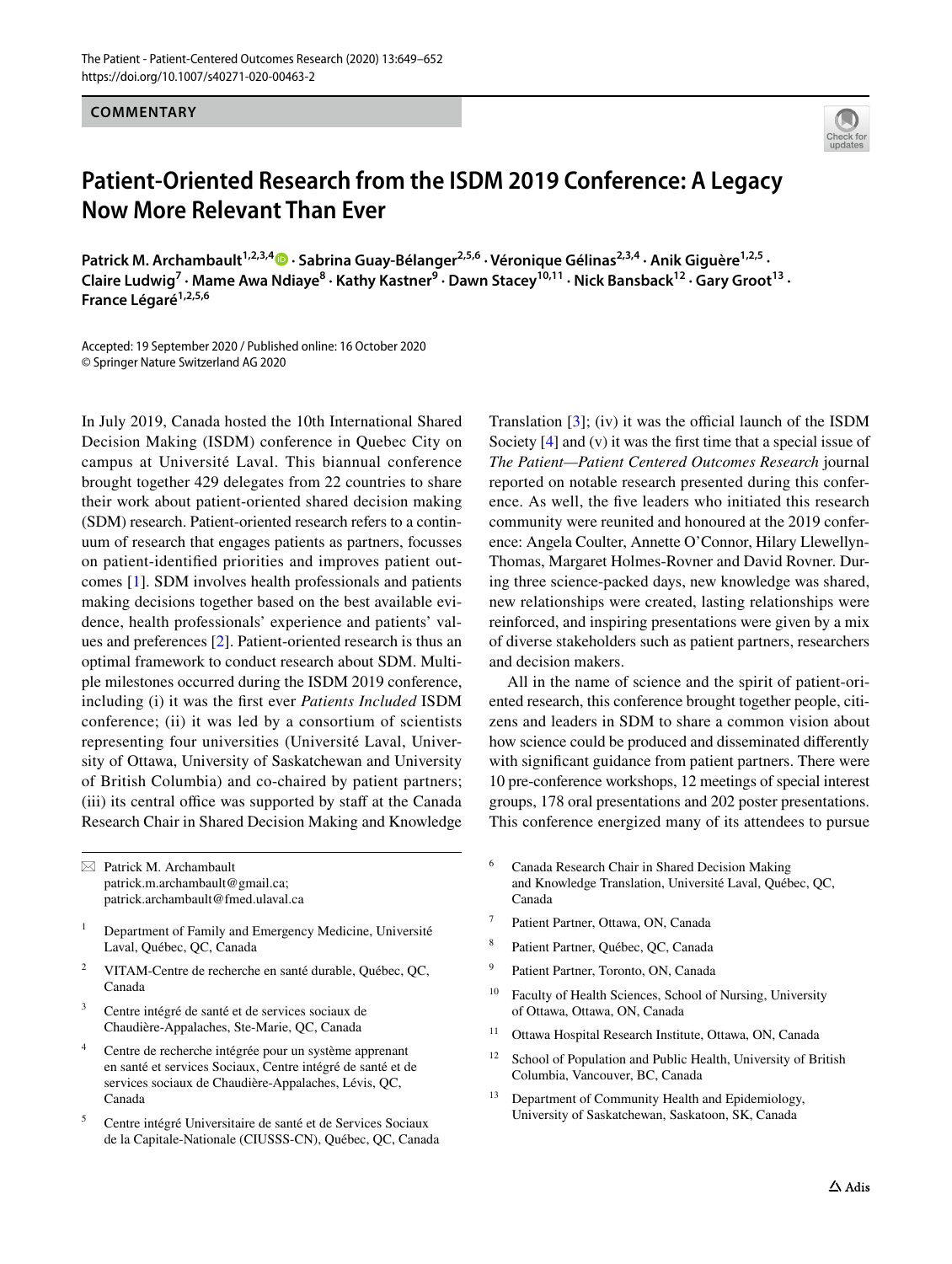their ongoing patient-oriented SDM research and to plan future research where patients would have greater voices in producing new knowledge, planning implementation of study fndings, and partnering in decisions for more usable research fndings, nothing less! The ISDM Conference will reconvene again in June 2021 in Denmark to continue this work. However, since the last meeting, a major event occured that changed our lives and the course of history.

Countries around the world have now been struggling for months to cope with the COVID-19 pandemic, one of the largest and most deadly public health emergencies in the last century [\[5\]](#page-2-4). As of September 2020, the worldwide toll now stands at more than 25 million individuals infected and more than  $850,000$  deaths  $[6]$  $[6]$ , notwithstanding the suffering of millions more and the enormous economic strife that will afect society for months, if not years to come. The world has also lost many of its seniors, the voice of guidance and wisdom in many societies [[7\]](#page-2-6).

Despite the uncertainty that hangs over us with a potential second wave, the scientifc community must rise and unite to fght this pandemic. We must draw on the energy and spirit of our lost seniors to continue working towards more just and equitable healthcare around the world. We surmise that we must return back to July 2019, where we left of, to remember the principles of patient-oriented research [\[8](#page-2-7)]. Even though the pandemic has been a challenge for patientoriented research, it has made it ever so more relevant than before.

In the last months, the importance of high-quality science and of 'real news' (to counterbalance 'fake news') has come to the forefront as an essential service for society. The dissemination of high-quality evidence has become a headline for media outlets around the world. Unfortunately, poorquality evidence and ill-advised opinion has sometimes led some policy makers down dangerous routes. This should remind us of the importance of patient-oriented research and its benefts for producing high-quality evidence that is relevant to citizens, clinicians and decision makers alike.

The pandemic also brought to the forefront the importance of using SDM principles broadly in health care services. With limited yet rapidly emerging evidence during the COVID-19 pandemic, patients and citizens around the world are faced with many emerging difficult health and social decisions, feeling confused and overwhelmed when faced with choosing an option. *Should I go on a mechanical ventilator? Should I temporarily move my loved one from their retirement home to our family home? Should I delay my chemotherapy treatment? Should I send my child back to school? Should I get this new symptom investigated?* Scientists, patients and policy makers have united to offer decision-making tools to support patients in making these diffcult and ethically challenging decisions during COVID-19 [\[9](#page-3-0)–[11\]](#page-3-1). However, there remains an urgent need to continue this work and produce more high-quality evidence and more efective decision aids to engage patients in achieving quality SDM. Now more than ever, citizens and patients around the world need effective decision support for making informed, value congruent health and social decisions that will translate into better outcomes [[12\]](#page-3-2). In other words, this pandemic has increased patients' needs to be empowered and ensure that their values prevail during this challenging time.

The ISDM conference in July 2019 was leading us towards this virtuous patient empowerment goal. At this *Patients Included* conference, patients co-led the conference planning committees, a patient provided one of the keynote presentations, 41 patient partners attended, and patients comoderated the oral presentations with a researcher. Patients presented inspirational and memorable presentations about living with their illnesses and innovative work to foster more patient engagement in research [\[13](#page-3-3)], and contributed to the discussion [\[14\]](#page-3-4). Twenty-three bursaries were awarded to patient partners to support their attendance. Funding was provided to support their participation by diferent organizations including Québec's Strategy for Patient-Oriented Research Support Unit (*Unité de soutien SRAP du Québec)* and other diferent healthcare organizations [[15\]](#page-3-5) as well as multiple partner organizations and private enterprises.

After the conference, an editorial committee convened with *The Patient—Patient Centered Outcomes Research* to create a special edition of the journal to continue disseminating the work presented at ISDM 2019. This edition highlights the research produced in partnership with patients and presented at ISDM 2019. In response to the call for papers, 39 manuscripts were submitted from around the world with 23 from the Americas, 9 from Europe and 7 from Asia. In line with the conference theme, a major criteria for selecting manuscripts for this special edition was that a patient partner had to be an author or co-author of the work. As well, the included papers were selected after a thorough peer review process that included patients as some of the peer reviewers.

It has been our privilege to chair the ISDM 2019 conference and resulting special edition. After having organized this conference, selected and peer-reviewed the papers presented in this special issue and adapted our timeline to the ever-changing priorities of COVID-19, we would like to highlight some of the positive outcomes we believe emerged from this unique experience.

First, patients had and will continue to have an active voice in guiding future research in SDM. In this issue of *The Patient—Patient Centered Outcomes Research*, you will fnd selected papers that represent a sample of the benefts of such patient-oriented research in the production of decision aids to support patient engagement in clinical trials [[16](#page-3-6)], to empower patients with complex care needs in guiding their case management  $[17]$  $[17]$  $[17]$ , to undergo a computerized head tomography for mild traumatic brain injury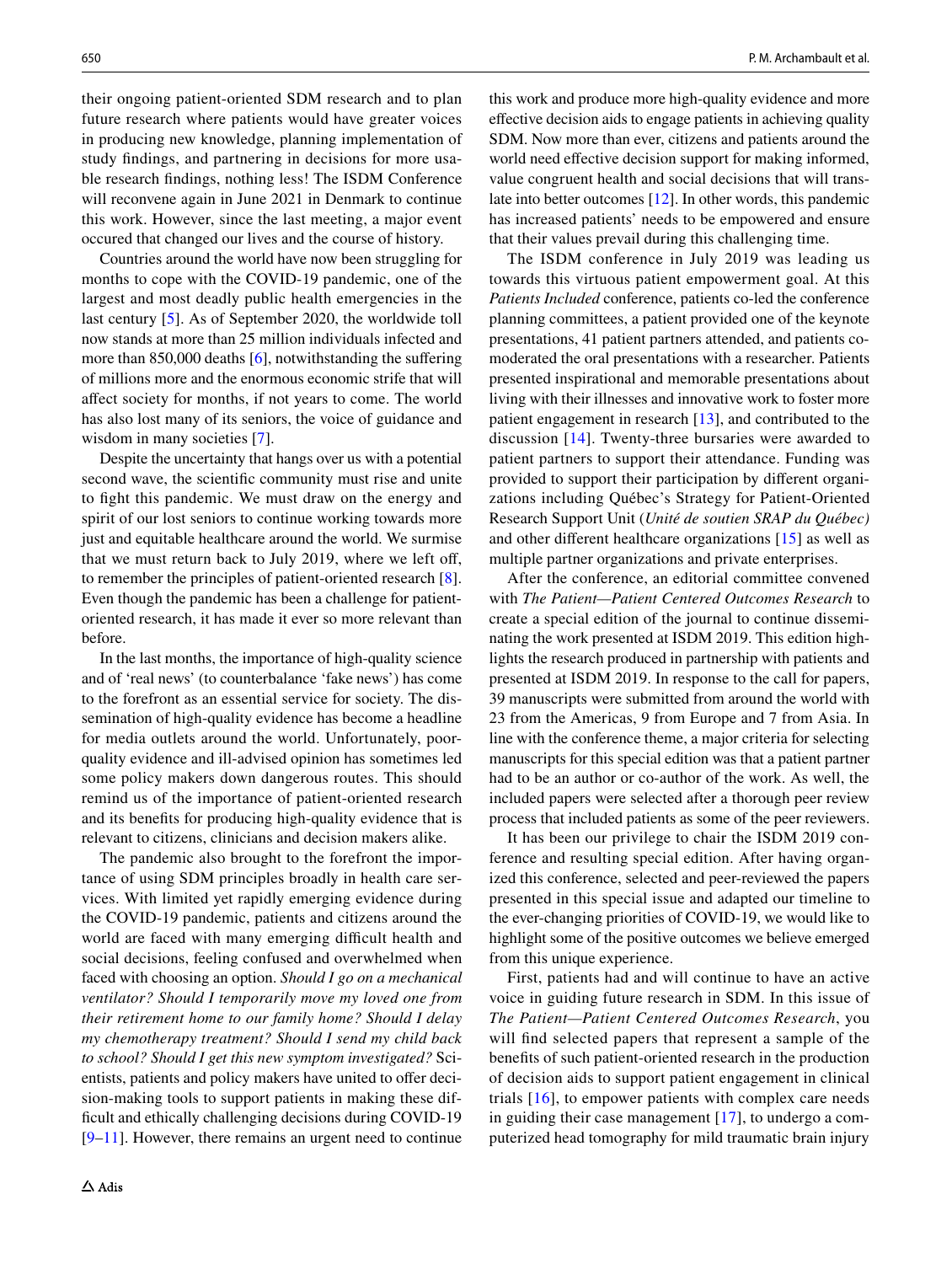$[18]$  $[18]$  $[18]$  and to guide pain management  $[19]$ . You will also discover best–worst scaling methods to engage patients in identifying surgical complications they want to be informed about [[20](#page-3-10)] and use of social media to determine what is important for citizens during end-of-life discus-sions [[21](#page-3-11)].

Second, this was one of the frst international conferences where patients played such an important role in creating and translating knowledge. Conferences play an important part in creating knowledge and inspiring new research questions. Having patients participate in this important part of research was a highlight from this conference. Conducting future conferences with this *Patients Included* approach will help transform how research is conducted and help break down certain ethical barriers to accelerate the production of patient-oriented research [\[21](#page-3-11)].

Third, some countries have advanced patient-oriented research more than others and we have seen this refected in the submissions to the journal. It is noted that we had more submissions that met our selection criteria from Canada and the United States as well as other industrialized countries. Low and middle income countries (LMICs) were less well represented in our fnal list of selected manuscripts. This perhaps highlights that geographical representation within this special edition was potentially determined by the location of the conference (i.e. cost of travel), which may have skewed the results towards North America. It could also point to the need for better support for researchers and patients from LMICs.

More work needs to be done to better include patients and foster meaningful involvement in research. In particular, patient-oriented SDM research would beneft from better including the voices of low-income patients from around the world. The current pandemic has also raised many issues about how to involve patients in the context of a pandemic, as the next ISDM in 2021 may be held using a web-based format. The involvement of older adults, who are at the forefront of several of the COVID-related research initiatives, is even more challenging given their higher vulnerability to the virus. It has also raised the importance of long-lasting collaborations and relationships, because building new ones can be difficult in times of social distancing. Relationships that can be created through in-person conferences, like the ISDM 2019, are more likely to lead to meaningful research collaborations between patients and scientists.

The ISDM 2019 conference was remarkable and its model should be replicated to continue supporting future patient-oriented research. The current global pandemic has somewhat threatened and raised the profle of patient-oriented research to a new level. The need for better patient and clinician engagement in SDM and SDM research is essential in these times of uncertainty.

**Acknowledgements** The authors especially thank the patients who attended the meeting, and all the organizing, scientifc and international committee members.

## **Compliance with ethical standards**

**Funding** The 10th ISDM Conference was supported by contributions from Bertelsmann Stiftung, Diabetes Action Canada, VITAM – Centre de recherche en santé durable, Fédération des médecins omnipraticiens du Québec, EBSCO Health, Fonds de recherche du Québec – Santé, Québec SPOR Support Unit, Collège québécois des médecins de famille, Centre de recherche du CHU de Québec – Université Laval, Robert Bosch Stiftung, The College of Family Physicians of Canada, CISSS de Chaudière-Appalaches, and Quebec City Tourism, and an in-kind contribution from the Tier 1 Canada Research Chair in Shared Decision Making and Knowledge Translation and the ISDM Society.

**Conflict of interest** None to declare.

**Ethics approval** Not applicable as this is an editorial and no results are presented.

**Consent to participate** Not applicable.

**Consent for publication** All authors have consented to publish.

**Availability of data and materials** Not applicable.

**Code availability** Not applicable.

**Author contributions** PMA wrote the frst draft of the manuscript. All authors read, provided feedback on, and approved the fnal manuscript.

## **References**

- <span id="page-2-0"></span>1. Government of Canada, Canadian Institutes of Health Research, Research, Translation K. Strategy for patient-oriented research patient engagement framework [Internet]. 2014 [cited 2020 Sep 4]. Available from: [https://cihr-irsc.gc.ca/e/48413.html.](https://cihr-irsc.gc.ca/e/48413.html)
- <span id="page-2-1"></span>2. Elwyn G, Edwards A, Kinnersley P, Grol R. Shared decision making and the concept of equipoise: the competences of involving patients in healthcare choices. Br J Gen Pract. 2000;50(460):892–9.
- <span id="page-2-2"></span>3. Canada Research Chair in Shared Decision Making and Knowledge Translation [Internet]. [cited 2020 Sep 1]. [https://www.decis](http://www.decision.chaire.fmed.ulaval.ca/accueil-en) [ion.chaire.fmed.ulaval.ca/accueil-en](http://www.decision.chaire.fmed.ulaval.ca/accueil-en).
- <span id="page-2-3"></span>4. ISDM Society [Internet]. [cited 2020 Sep 1]. [https://www.isdms](http://www.isdmsociety.org/) [ociety.org/](http://www.isdmsociety.org/).
- <span id="page-2-4"></span>5. Petersen E, Koopmans M, Go U, Hamer DH, Petrosillo N, Castelli F, et al. Comparing SARS-CoV-2 with SARS-CoV and infuenza pandemics. Lancet Infect Dis. 2020;20(9):e238–e244244.
- <span id="page-2-5"></span>6. COVID-19 Map—Johns Hopkins Coronavirus Resource Center [Internet]. [cited 2020 Sep 1]. [https://coronavirus.jhu.edu/map.](https://coronavirus.jhu.edu/map.html) [html.](https://coronavirus.jhu.edu/map.html)
- <span id="page-2-6"></span>7. Hampton M, Baydala A, Bourassa C, McKay-McNabb K, Placsko C, Goodwill K, et al. Completing the circle: elders speak about end-of-life care with aboriginal families in Canada. J Palliat Care [Internet]. 2010 [cited 2020 Jul 8];26(1). [https://pubmed.ncbi.nlm.](https://pubmed.ncbi.nlm.nih.gov/20402179/) [nih.gov/20402179/](https://pubmed.ncbi.nlm.nih.gov/20402179/).
- <span id="page-2-7"></span>Archambault PM, McGavin C, Dainty KN, McLeod SL, Vaillancourt C, Lee JS, et al. Recommendations for patient engagement